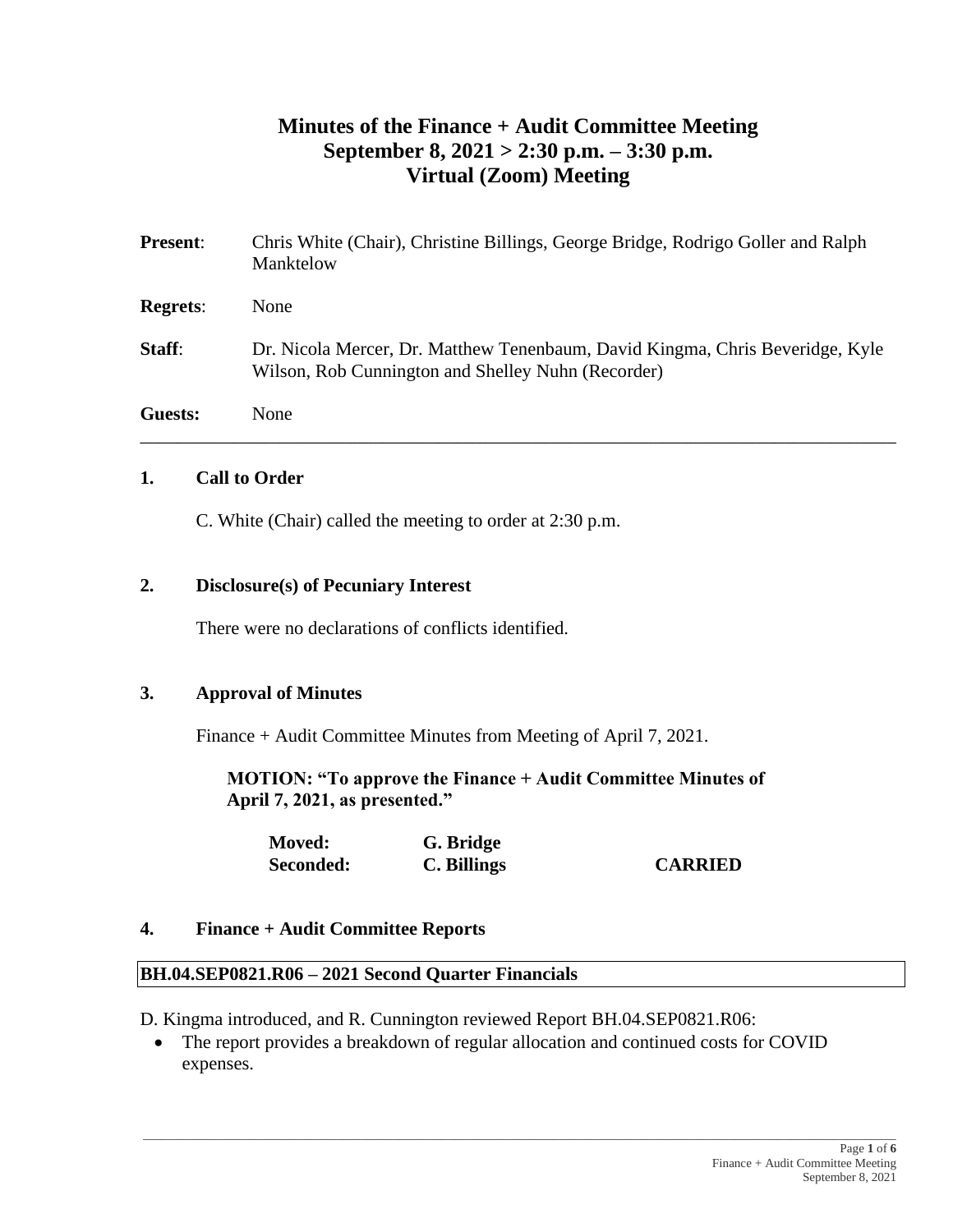- A vast majority of budget dollars continue to flow to COVID-19 costs, exceeding early budget projections by approximately \$2.5M. The over-budget increase is due to significant expenses for mass clinics, case management and contact tracing, and clinical support costs.
- All signs indicate that the Ministry will continue to cover costs in entirety, however, they are now requesting significantly more detailed information on expense reporting including costs for each clinic site.
- Appendix 1 provides a summary of revenue and expenditures for the Cost-Shared Mandatory Programs. Overall, there is a positive variance of approximately \$1.6M for the first six months of this year, primarily due to reduced program operations during the pandemic response. Interest income is lower due to reduced cash reserves.
- Appendix 2 represents a combination of COVID-19 Vaccination Program (mass clinics, travel) and General Program expenses (case and contact tracing).
- Appendix 3 represents funding received and expenditures made for all other programs operated for the first six months.
- Appendix 4 represents the 100% Ministry-funded One-Time Grant initiatives and COVID-19 costs.
- A BOH member noted that Building Occupancy expenses showed a significant negative variance. This increased expense is due to additional outsourced security presence at mass clinics and WDGPH office locations. This measure was put in place to ensure the safety and well-being of staff and clients in response to growing tension, unrest and potential threats received through the Call Centre and social media. The Chair and Committee expressed support for the added security and subsequent costs, acknowledging the Agency's obligation to ensure the safety of staff.

### **MOTION: "That the Finance + Audit Committee makes recommendation to the Board of Health to receive Finance + Audit Committee Report BH.04.SEP0821.R06 – 2021 Second Quarter Financials, as presented, for information."**

| <b>Moved:</b> | C. Billings         |                |
|---------------|---------------------|----------------|
| Seconded:     | <b>R.</b> Manktelow | <b>CARRIED</b> |

### **BH.04.SEP0821.R07 – Financial Update**

D. Kingma introduced, and R. Cunnington reviewed Report BH.04.SEP0821.R07:

- The report focuses on significant factors that have impacted the budget and Finance team, specifically related to the pandemic.
- The Finance team has participated in monthly meetings with the Ministry since early 2020 to receive updates on reporting requirements.
- Early in 2021, the Ministry indicated they would assist with COVID costs and requested forecasted expenditure reports. The Agency requested a total of approximately \$9.5M in estimated COVID-19 costs. Approval letters were received from the Ministry in July indicating a one-time reimbursement of approximately \$4.6M. This funding was received in August.
- Ongoing Ministry reporting of COVID expenditures will require specific details by clinic, in order for the Ministry to allocate costs and assess the efficiencies of each clinic model.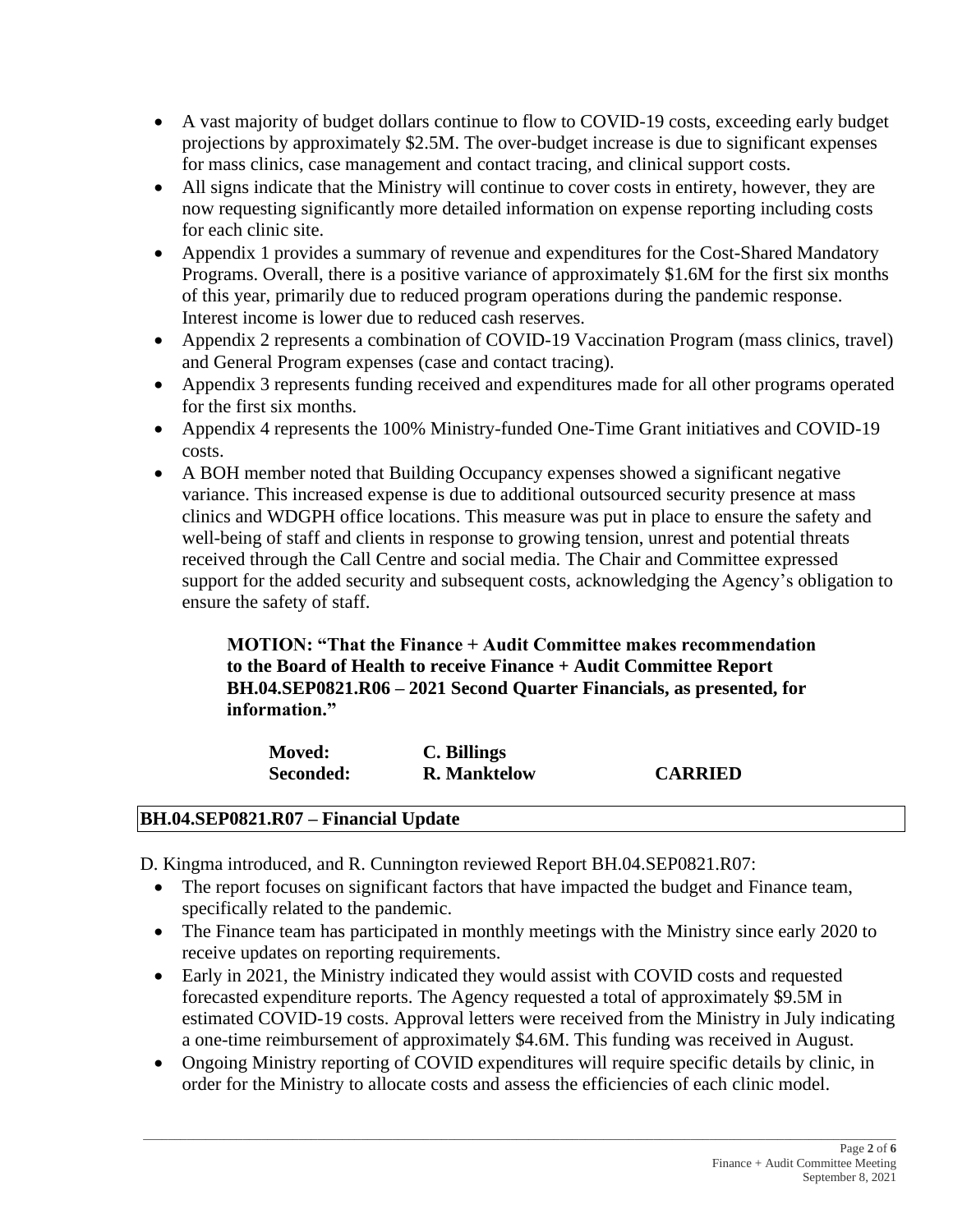- Additional cashflow assistance was required due to the increase in COVID expenditures. Cash resources and options were reviewed by the Ministry including, advancing funding payments from the Ministry, requesting advance payments from municipal partners, and increasing the current banking Line of Credit. The Agency elected to request advance funding from the Ministry, however, this advance did not adequately cover the cashflow needs. Subsequently, a request was made to increase the Line of Credit. Costs incurred for the Line of Credit and interest are expected to be covered by the Ministry as COVID expenditures.
- Early in 2021, the City of Guelph announced they have initiated a multi-year budgeting approach. The Finance team is working with municipalities to confirm requirements and timelines to finalize a budget for 2022/23, for presentation to the Board of Health for approval in November. A multi-year budget will be challenging as there are many unknowns for the next year including structural changes and prioritization from the Ministry. Based on this, it is expected that the budget may be revisited mid-year.
- The implementation of an ERP system has been underway for over a year. Delays in the project were primarily due to the prospect of public health transformation and the COVID pandemic response. The ERP finance system went live successfully, on June 1<sup>st</sup>. The HR component is tentatively planned for implementation in 2022.

## **MOTION: "That the Finance + Audit Committee makes recommendation to the Board of Health to receive Finance + Audit Committee Report BH.04.SEP0821.R07 – Financial Update, as presented, for information."**

| <b>Moved:</b> | G. Bridge           |                |
|---------------|---------------------|----------------|
| Seconded:     | <b>R.</b> Manktelow | <b>CARRIED</b> |

## **BH.04.SEP0821.R08 – Increase to TD Bank Line of Credit**

D. Kingma introduced, and R. Cunnington reviewed Report BH.04.SEP0821.R08:

- As highlighted under report BH.04.SEP0821.R07, maintaining adequate cash flow has been challenging for all public health units. In order to ensure the Agency is able to maintain cashflow and payroll, a request was made to increase the TD Bank Line of Credit to \$3M with authorization from the MOH and BOH Chair.
- A BOH member requested clarification on BOH policy regarding authorization of increases to a loan or Line of Credit. Under legislation, Dr. Mercer is charged with managing and paying staff. As such, and due to the extenuating circumstances of the pandemic, Senior Leadership made the decision to manage the additional expenditures as an Agency rather than financially impacting municipal partners. Development of a BOH policy will be reviewed.

**MOTION: "That the Finance + Audit Committee makes recommendation to the Board of Health to receive Finance + Audit Committee Report BH.04.SEP0821.R08 – Increase to TD Bank Line of Credit, as presented, for information."**

| <b>Moved:</b> | C. Billings |                |
|---------------|-------------|----------------|
| Seconded:     | R. Goller   | <b>CARRIED</b> |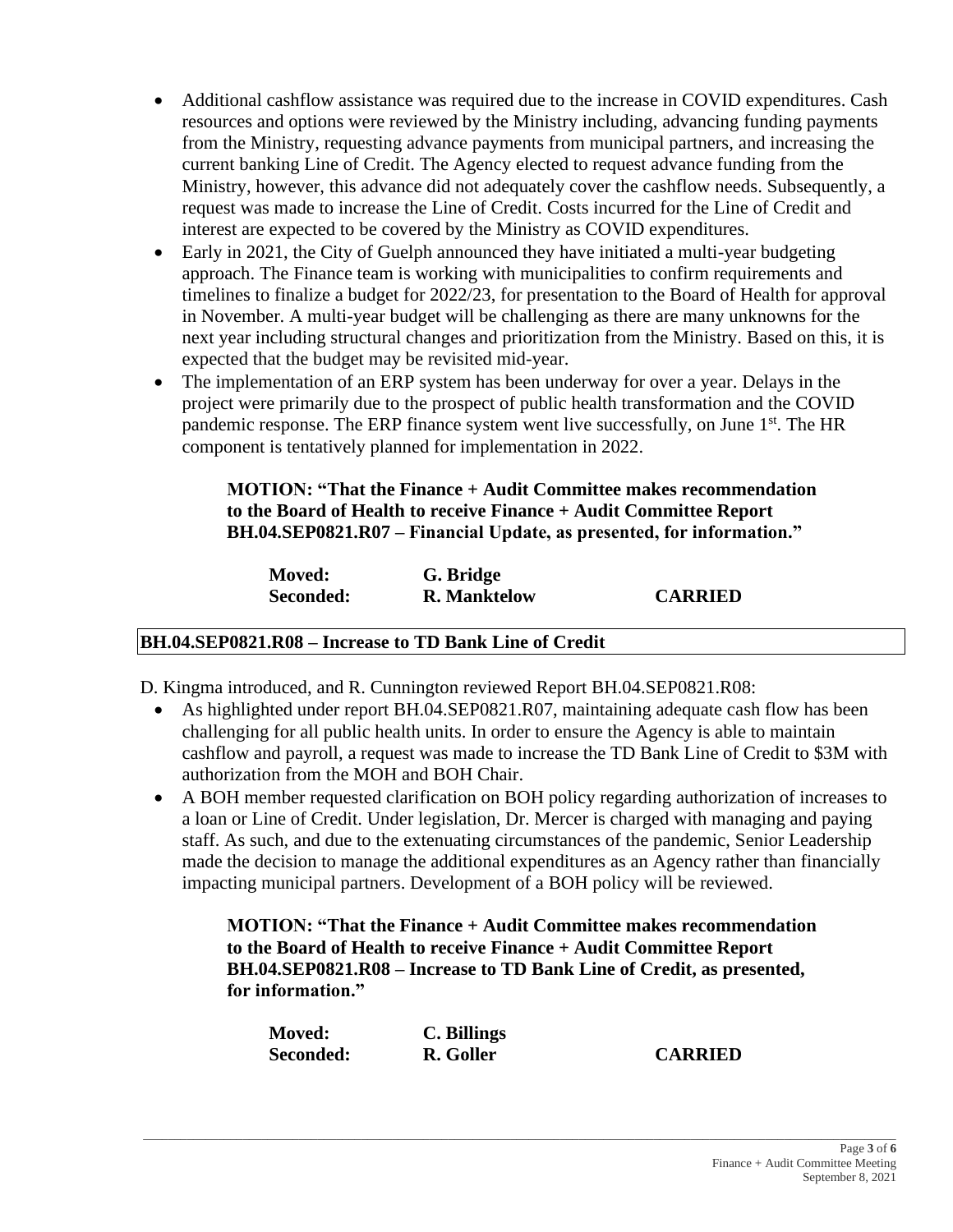## **(3:21) 5. Closed Session**

• Approval of Closed Session Finance + Audit Committee Minutes of April 7, 2021.

**MOTION: "To move into Closed Session to approve Closed Session Minutes of April 7, 2021."**

| <b>Moved:</b> | C. Billings |                |
|---------------|-------------|----------------|
| Seconded:     | G. Bridge   | <b>CARRIED</b> |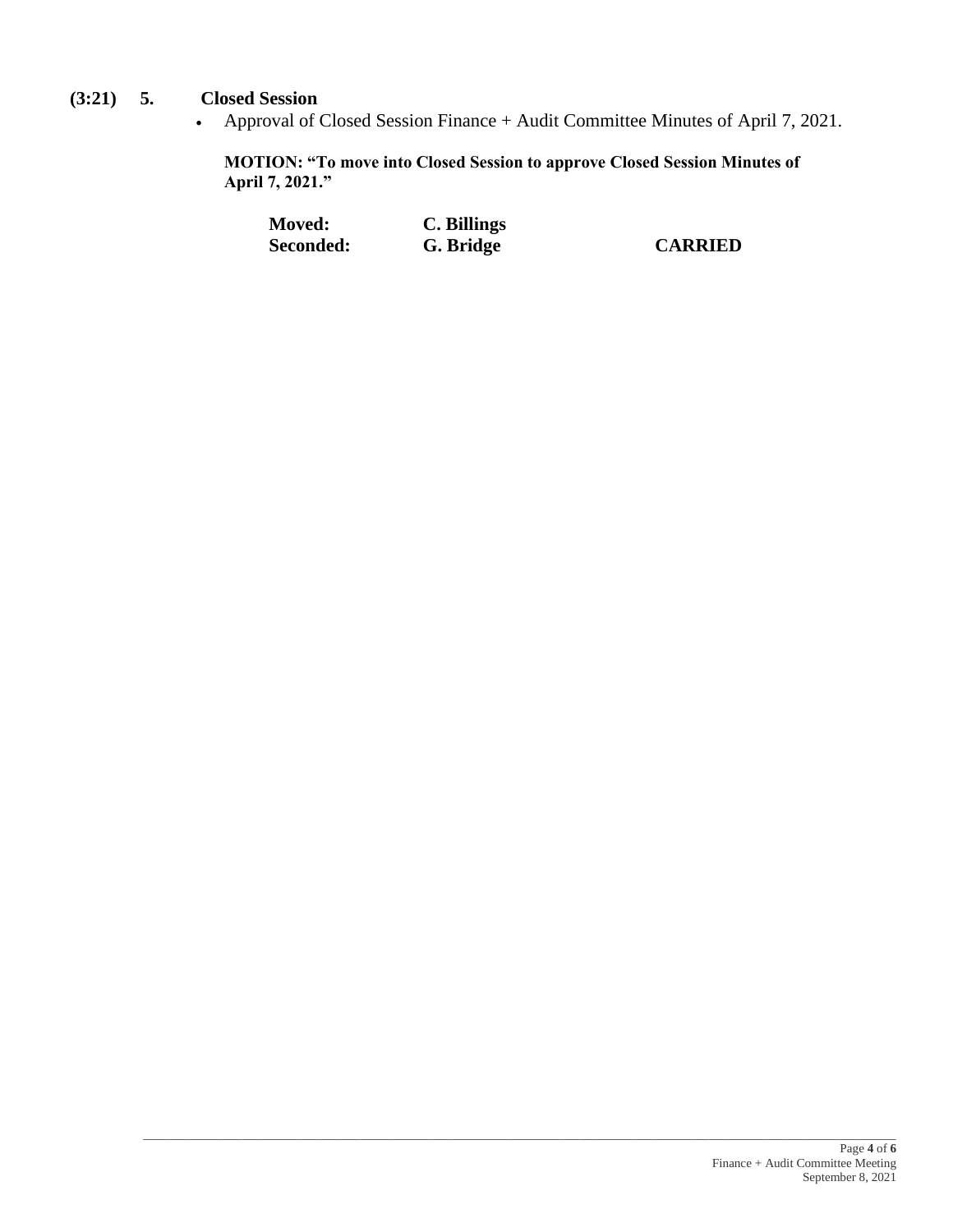# **Finance + Audit Committee Meeting September 8, 2021 > 2:30 p.m. – 3:30 p.m. Virtual (Zoom) Meeting**

## **CLOSED SESSION**

| <b>Present:</b> | Chris White (Chair), Christine Billings, George Bridge, Rodrigo Goller and Ralph<br>Manktelow.                                   |
|-----------------|----------------------------------------------------------------------------------------------------------------------------------|
| <b>Regrets:</b> | None                                                                                                                             |
| Staff:          | Dr. Nicola Mercer, David Kingma, Dr. Matthew Tenenbaum, Chris Beveridge, Kyle<br>Wilson, Rob Cunnington, Shelley Nuhn (Recorder) |
| Guest(s):       | None                                                                                                                             |

\_\_\_\_\_\_\_\_\_\_\_\_\_\_\_\_\_\_\_\_\_\_\_\_\_\_\_\_\_\_\_\_\_\_\_\_\_\_\_\_\_\_\_\_\_\_\_\_\_\_\_\_\_\_\_\_\_\_\_\_\_\_\_\_\_\_\_\_\_\_\_\_\_\_\_\_\_\_\_\_\_

\_\_\_\_\_\_\_\_\_\_\_\_\_\_\_\_\_\_\_\_\_\_\_\_\_\_\_\_\_\_\_\_\_\_\_\_\_\_\_\_\_\_\_\_\_\_\_\_\_\_\_\_\_\_\_\_\_\_\_\_\_\_\_\_\_\_\_\_\_\_\_\_\_\_\_\_\_\_\_\_\_\_\_\_\_\_\_\_\_\_\_\_\_\_\_\_\_\_\_\_\_\_\_\_\_\_\_\_\_\_\_\_\_\_\_\_\_\_\_\_\_

### **CLOSED SESSION MINUTES TO BE PROVIDED UNDER SEPARATE COVER.**